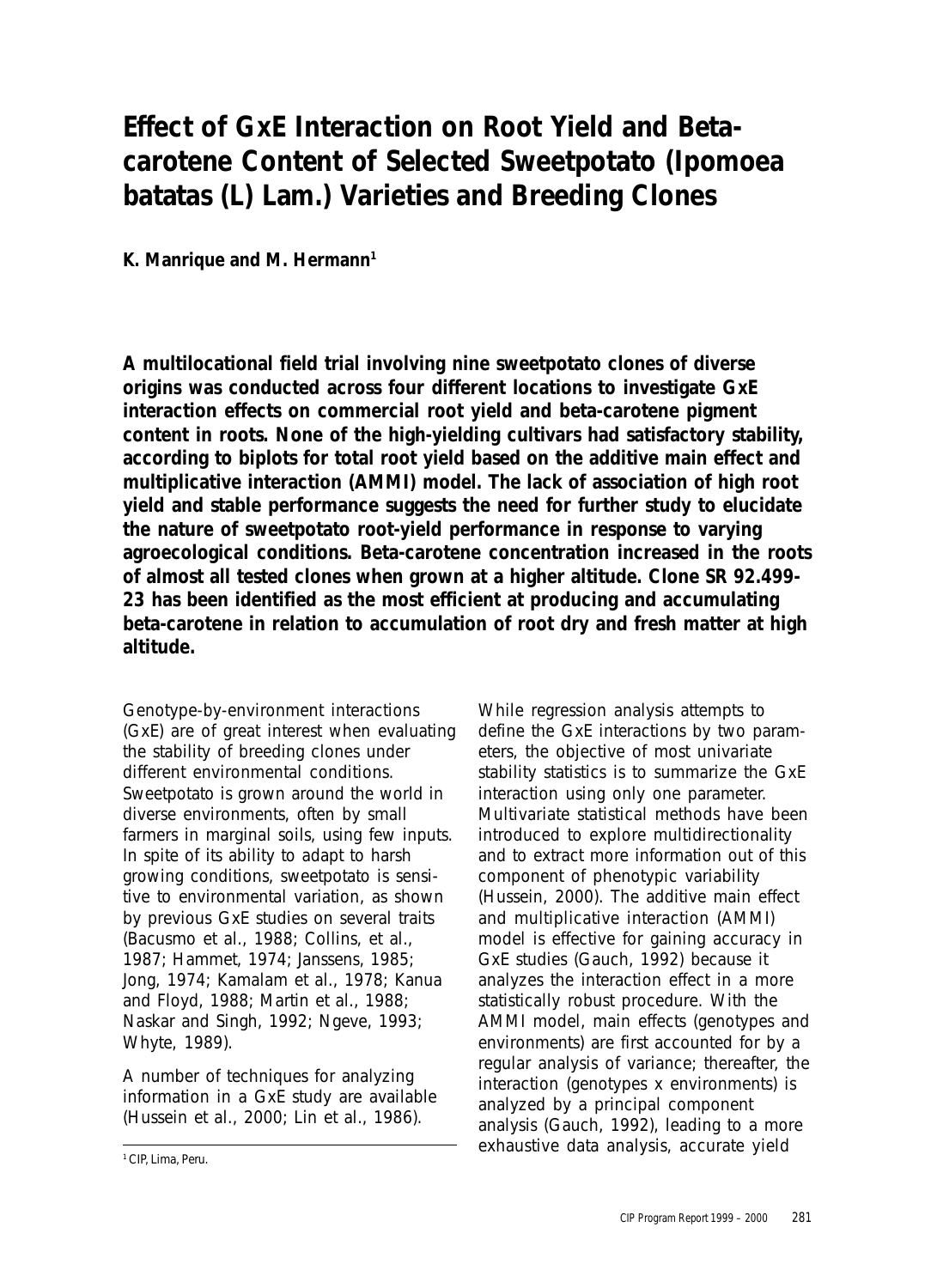estimates, and reliable selections. Despite the presence of large GxE interactions in sweetpotato, the AMMI method has not been used to study this crop.

The predominant carotenoid in sweetpotato roots is beta-carotene (Takahata, 1995; Takahata et al., 1993), which represents the main source of provitamin A in the roots. In the human body, this is converted into the essential nutrient vitamin A (Woolfe, 1992). In order to gain more information for successfully breeding beta-carotene-rich varieties of sweetpotato with higher nutritional value and yield, it is necessary to know the influence of the environment on these traits.

A multilocational sweetpotato trial was conducted in seven different locations in Peru, representing much of the agroecological diversity where sweetpotato is grown around the world. The information presented in this paper is a preliminary report involving the first four harvested field experiments where nine selected sweetpotato varieties and breeding clones were grown in four locations under two nitrogen levels. The objective of this study is to determine the magnitude of the GxE interaction, using the AMMI model, on commercial root yield and the content of beta-carotene pigments of these four harvests. This study also identified clones that performed well and remained stable under different environmental conditions.

#### **Materials and Methods**

The planting material was taken from virus-free mother plants grown in greenhouses. The experimental material consisted of advanced sweetpotato clones of diverse origins: JPKY 16.005 (Japan), Jewel (USA), Xushu 18 (China), SR 92.499- 23, DLP 2462, and ARB-UNAP 74 (Peru), as well as the native cultivars ARB 535 (Peru) and Wagabolige and Tanzania (Uganda).

The experimental design was a randomized complete block with three

replications. The experimental plots had four rows with 15 plants/row. Planting density was 1.0 m between rows and 0.30 m between plants. Additionally, two nitrogen levels were tested (0 and 80 N) and randomly distributed in blocks along with genotypes. Total number of environments comprised nitrogen levels by number of experimental sites. Field experiments included one or two local varieties as test crops. Various agroecological conditions at four different sites were considered: elevated tropic, rainfed (Oxapampa, 1800 m altitude, 1413 mm rain, (OXA0N, OXA80N)), arid Pacific lowlands, irrigated (Tacna, 32 m (TAC0N, TAC80N)), and La Molina, 240 m (LM0N, LM80N)), and mid-elevation tropics, rainfed (San Ramón, 800 m altitude, 1500 mm rain (SR0N, SR80N)). Five plants of the two central rows of every experimental plot were randomly selected and labeled at harvest time (150 days after planting) to generate composite samples of roots and aerial parts for determination of dry matter, beta-carotene, chlorophyll, and starch content. The remaining plants in central rows were harvested to estimate root yield per plot.

Root samples were diced and homogenized, after which two composite samples of 200 g and 500 g (fresh weight) were taken; the first for dry-matter determination and the second for beta-carotene determination and starch extraction. Starch was extracted using a kitchen blender for tissue maceration, followed by several washes of the starch sediment (Bainbridge et al., 1996, p. 80–92). Betacarotene was determined with a spectrophotometer, as described by Lichtenthaler and Wellburn (1983).

Data processing for determining GxE interaction was done using the AMMI model. Statistical computations and estimation were carried out using procedures GLM (SAS Institute Inc., 1990a) and IML (SAS Institute Inc., 1990b).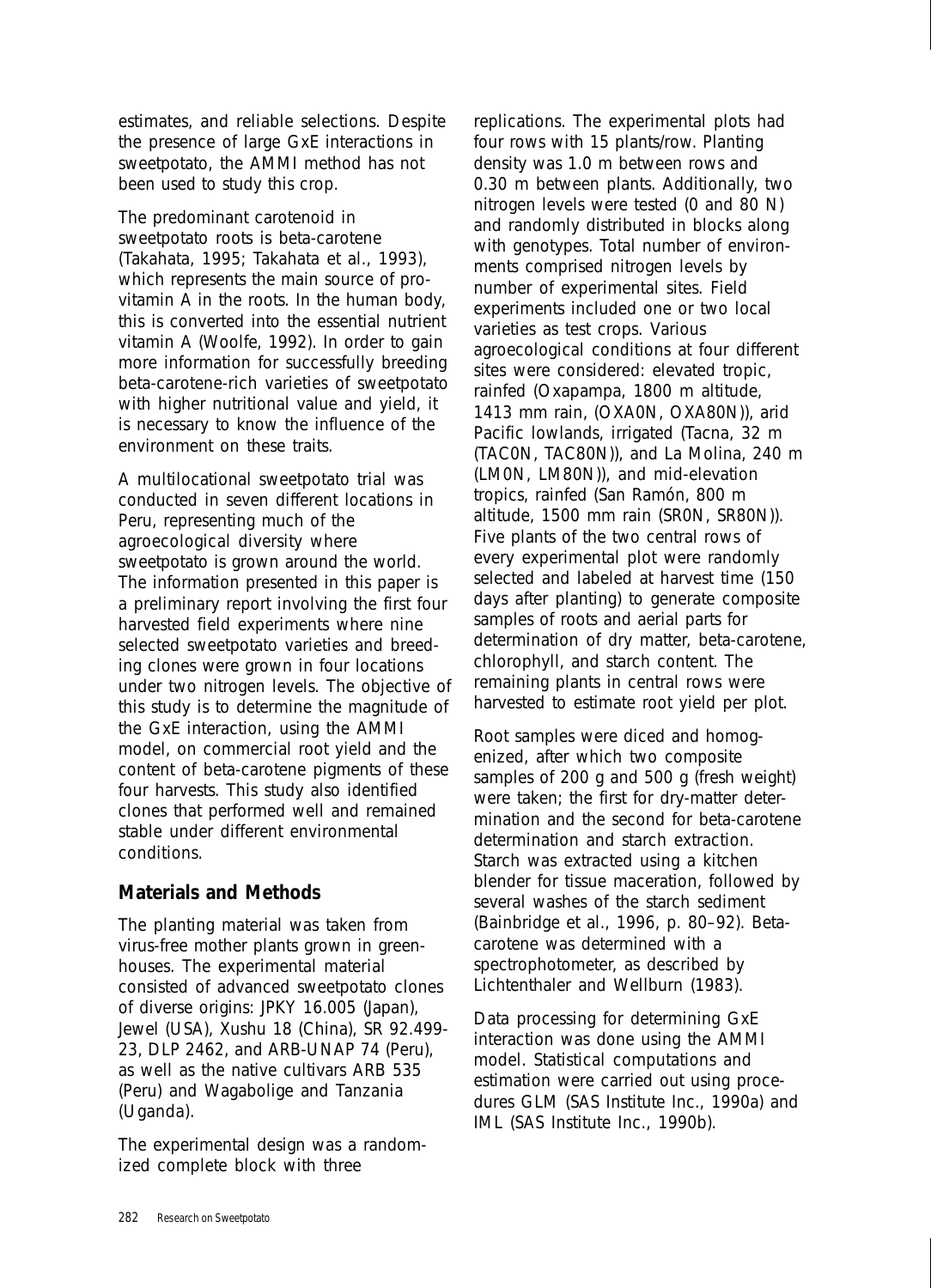## **Results and Discussion**

The analyses of variance of the AMMI model for total root yield and betacarotene content in storage roots (Table 1) show significant differences for environment and genotype main effects, as well as for GxE interaction. Genotype main effect appears to contribute more to the total variability of both traits than does the environment. Following the AMMI model, a principal component analysis (PCA) was carried out to decompose the GxE interaction for root yield and beta-carotene content in roots.

Only the first two PCA axes were significant (data not shown) after gathering 91% and 88.4%, respectively, of the total variability for both traits (total root yield and beta-carotene content). The loadings of the PCA axes are good indicators of factors contributing to the variability. In the case of genotypes, the first PCA axis loadings show that for total root yield, cultivars Xushu 18 and ARB 535 were important in the GxE interaction. Whereas for beta-carotene content in roots, the first PCA axis loadings show that cultivars SR 92.499-23 and ARB 535 were important.

The GxE component of the AMMI model is based on the product of PCA scores. The figure is not shown here, but the AMMI biplot involving the first two significant

axes (PCA1 and PCA2) for total root yield showed all nine genotypes and eight environments dispersed around the center of the biplot, meaning that this trait shows a large amount of variability in genotypes and environments. This biplot showed large positive PCA1 scores for La Molina (LM0N and LM80N) and Tacna (TAC0N and TAC80N), which was coincident with total root yield above the grand mean (7.9 t/ha). In contrast, environments at Oxapampa (OXA0N and OXA80N) and San Ramon (SR0N) had negative PCA1 values and were low yielding. Genotypes exhibiting large positive PCA2 scores, such as Jewel and Xushu 18, showed the highest yield in La Molina, confirming that genotypes with large positive scores yield especially well in environments of the same sign. The converse also holds: genotypes with a large negative score, such as SR 92.499-23, yielded best in environments with a large negative score, such as Oxapampa (OXA0N and OXA80N) and San Ramon (SR0N). Cultivar Xushu 18 and environment Oxapampa are opposites, indicating that their contributions to the interaction would be in opposing directions. As expected, cultivar Xushu 18 ranked fifth in Oxapampa but ranked in first place in the other environments. Clones Tanzania and JPKY 16.005 were distinctive and yielded better in Tacna and Oxapampa, respectively.

| Source of variability | df  | Root yield |        | <b>BC</b> content |        |
|-----------------------|-----|------------|--------|-------------------|--------|
|                       |     | t/ha       | P > F  | mg/100 g $FM$     | P > F  |
| Model                 | 87  | 166.87     | 0.0001 | 2.09              | 0.0001 |
| Environ               |     | 381.41     | 0.0001 | 5.35              | 0.0001 |
| Blocks(Env)           | 16  | 6.0        |        | 1.19              | 0.0001 |
| Genotype              | 8   | 905.36     | 0.0001 | 11.75             | 0.0001 |
| GxE                   | 56  | 80.52      | 0.0001 | 0.57              | 0.008  |
| PCA <sub>1</sub> 1    | 14  | 242.79     |        | 1.69              |        |
| PCA2 <sup>1</sup>     | 12  | 58.56      |        | 0.38              |        |
| Residual              | 30  | 13.57      |        | 0.12              |        |
| Error                 | 128 | 11.29      |        | 0.34              |        |
| Total                 | 215 |            |        |                   |        |

**Table 1.** Mean squares of analysis of variance of AMMI model for total root yield (t/ha) and beta-carotene content in storage roots (mg/100 g FM) of nine sweetpotato cultivars grown in for locations under two N regimes (0 and 80), Peru, 1999/2000.

<sup>1</sup> Principal component analysis axes, one and two respectively.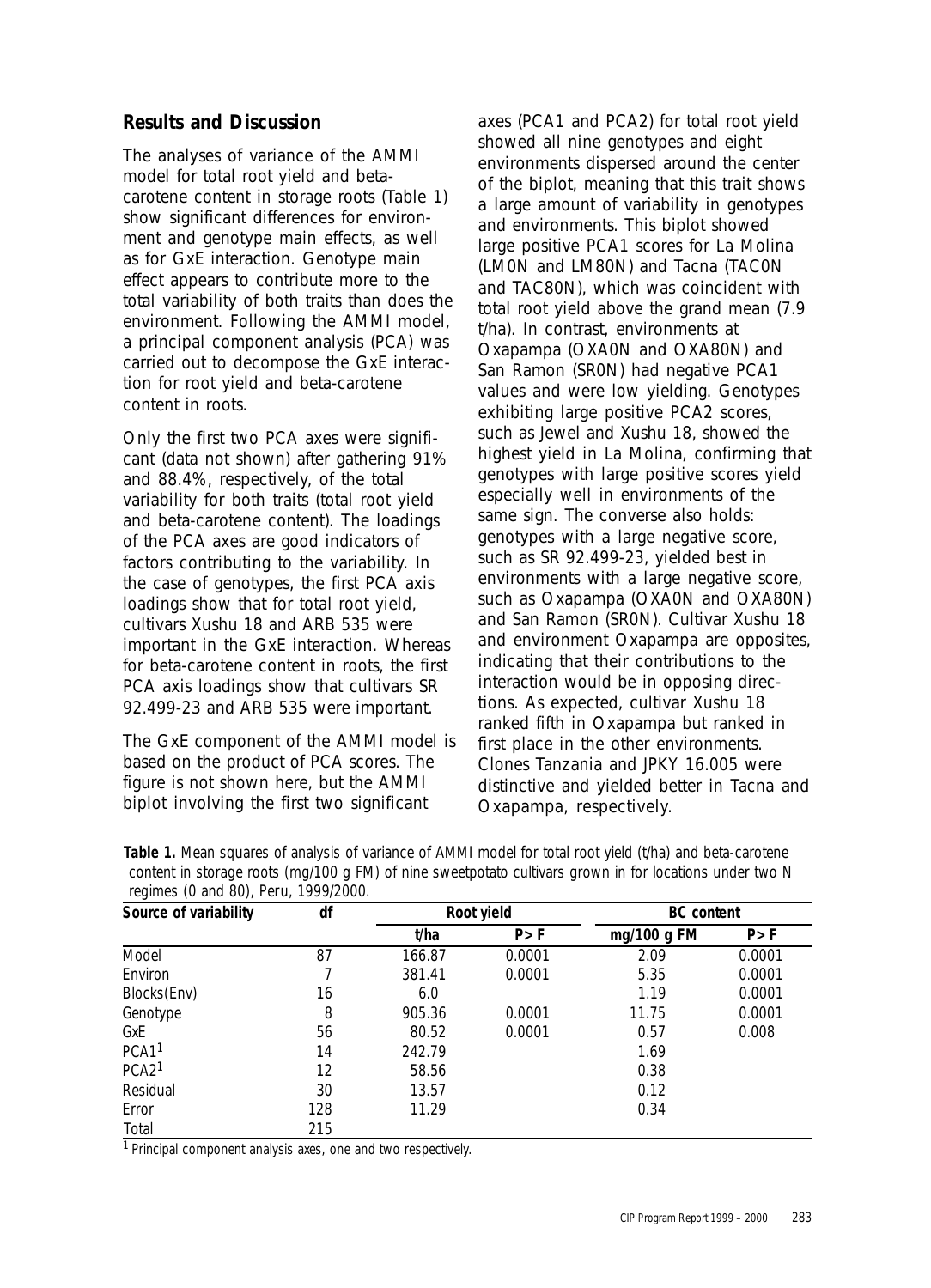

**Figure 1.** Biplot of principal components analysis (PCA) axis 2 vs. axis 1 for beta-carotene content in roots (mg/100 g) for nine sweetpotato cultivars grown in eight environments.

AMMI biplot PCA1 vs. PCA2 for betacarotene content in roots for genotypes and environments (Figure 1) shows stable cultivars Tanzania, Wagabolige, ARB-UNAP 74, Xushu 18, and JPKY 16.005 clustered close to the center of the biplot. More unstable clones, such as ARB 535, DLP 2462, SR 92.499-23, and Jewel, were far from the center. Similarly, environments La Molina (LM0N and LM80N) and Tacna (TAC0N and TAC80N) are more stable than Oxapampa (OXA0N and OXA80N) and San Ramon (SR0N and SR80N). This figure also illustrates the dominant cultivars and environments with negative PCA1 scores that strongly influenced the GxE interaction, such as SR 92.499-23, ARB 535, Oxapampa (OXA0N and OXA80N), and San Ramon (SR80N).

There was a clear trend of increasing absolute values of beta-carotene (mg) in 100 g of fresh matter (FM) of roots in almost all tested clones (Figure 2). This was apparently influenced by agroecological factors at locations, probably associated with conditions of increasing altitude, such as radiation quality, mean temperatures and tempera-

ture amplitudes, or water stress. The increase in beta-carotene content was variety-dependent, ranging from 59% to 600%. Clones DLP 2462, SR 92.499-23, Wagabolige, Tanzania, Xushu 18, and ARB-UNAP 74 were the most responsive, at least doubling their beta-carotene content in Oxapampa (1800 m), compared to the lowest locations: Tacna (32 m) and



**Figure 2.** Interaction of beta-carotene concentration in roots of nine sweetpotato clones across four locations.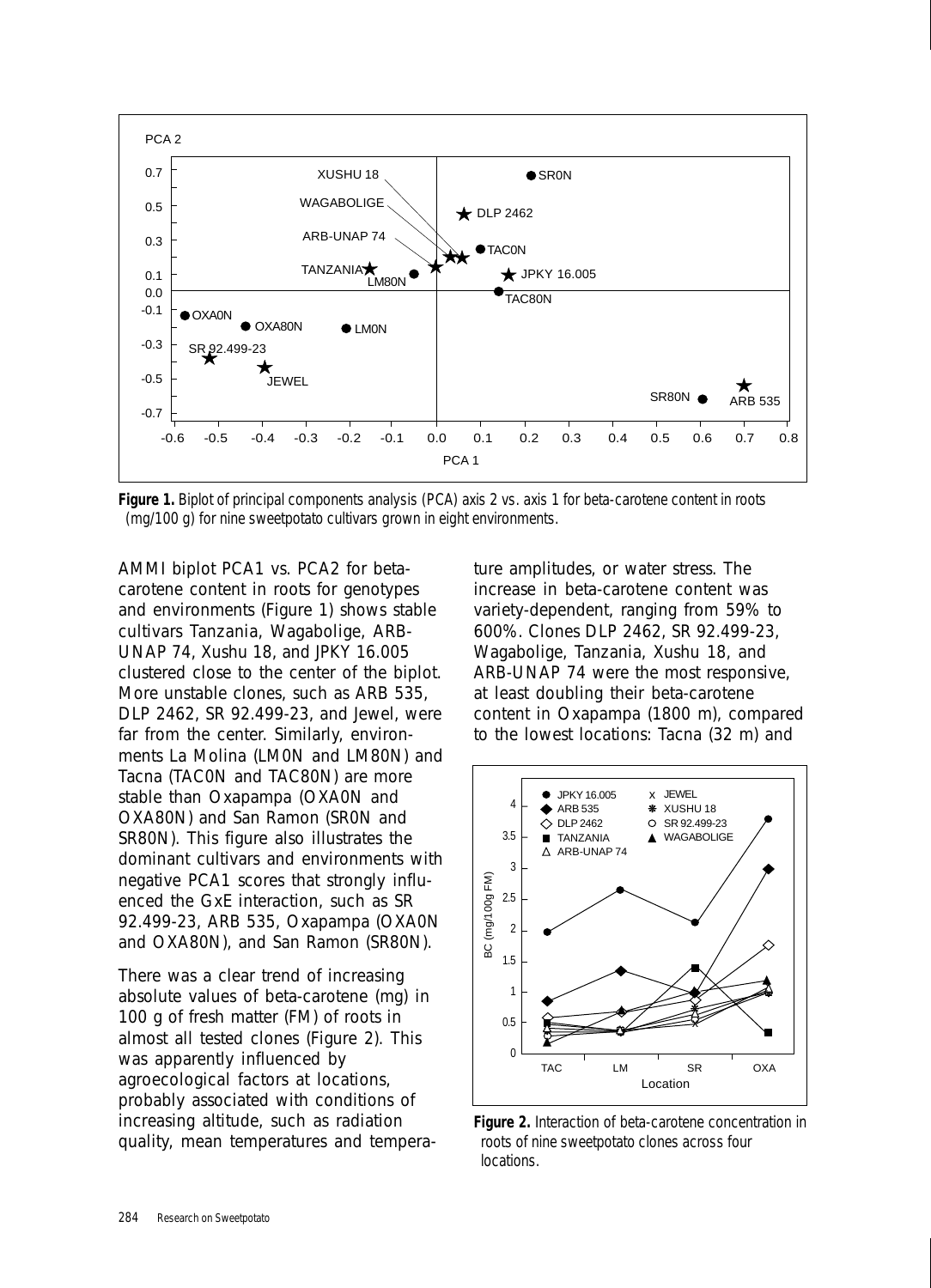La Molina (240 m). Cultivars Jewel, SR 92.499-23, and Tanzania showed the highest beta-carotene content.

Lower partial pressure of CO $_{\textrm{\tiny{2}}}$ —a condition that can be expected at high altitudes negatively affects total dry-matter production (Kimball, 1983). Because of this, the beta-carotene content in root dry matter was calculated and related to total root dry-matter production for the same five plant samples for each clone and location (Figure 3). Both Jewel and SR 92.499-23 showed similar patterns of betacarotene concentration, with the largest values by far of all clones tested in Oxapampa. However, the beta-carotene yield of SR 92.499-23 was 34% higher than that of Jewel at Oxapampa (1800 m) (Figure 2), which means that at Oxapampa, SR 92.499-23 was more efficient than Jewel in producing and accumulating beta-carotene in root dry matter.

## **Conclusions**

According to the AMMI biplots, none of the high-yielding cultivars had satisfactory stability for total root yield. The lack of association between high root yield and stable performance suggests the need of further study on the response of sweetpotato root yield to varying agroecological conditions. However, promising new highyielding cultivars have been identified. In Oxapampa, SR 92.499-23 and JPKY 16.005 outperformed the elite cultivar Xushu 18, which was the top performer at other sites and has the potential to replace locally grown varieties in the region.

The biplot for beta-carotene content in roots showed stability for cultivars Tanzania, Wagabolige, ARB-UNAP 74, Xushu 18, and JPKY 16.005. Clone SR 92.499-23 was less affected by high altitude for betacarotene accumulation.

There was a trend of increasing betacarotene concentration at increasing



**Figure 3.** Interaction of beta-carotene content in relation to root DM production of nine sweetpotato

altitudes in the roots of almost all tested clones. This trend will be confirmed with three pending harvests at mid- and higher altitudes.

Considering the importance of betacarotene as a precursor to vitamin A, it is recommended that further research and crop improvement be done in order to incorporate such traits as those shown by SR 92.499-23. This is particularly important for those high-altitude areas where poor or low-resource farming communities are more vulnerable to vitamin-A deficiency.

#### **Acknowledgments**

The authors thank Mr. Adelmo Párraga and Ms. Pilar Gálvez of the Universidad Nacional Daniel A. Carrión (Cerro de Pasco) and Dr. René Chávez of the Universidad Nacional Jorge Basadre (Tacna) for their cooperation in their respective experimental sites; and field technicians Mr. Roberto Martinez and Néstor Cárdenas for assisting in plant harvests and measurements.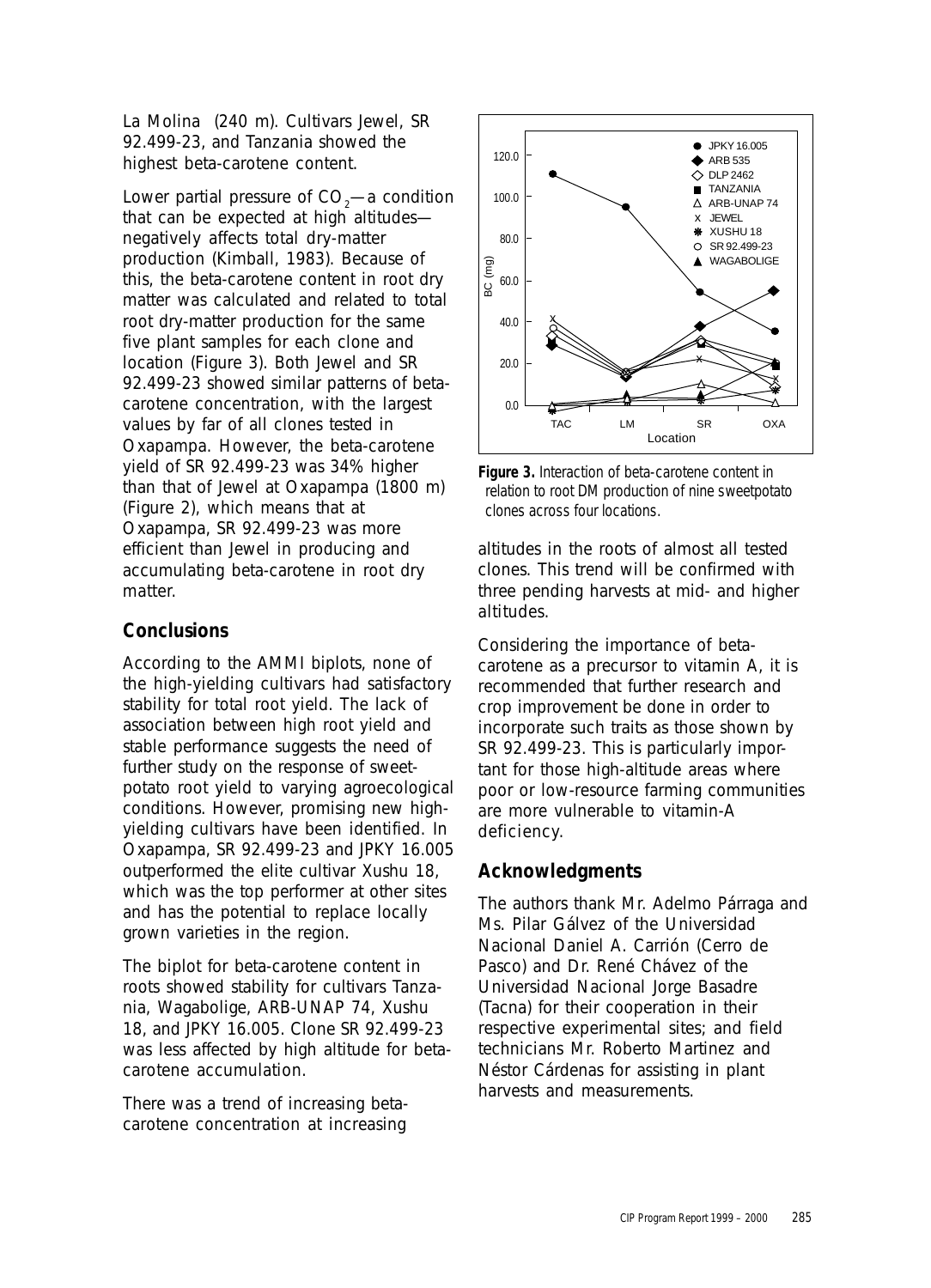## **References**

Bacusmo, J.L., W.W. Collins, and A. Jones. 1988. Effects of fertilization on stability of yield and yield components of sweet potato. HortScience 113(2):261–264.

Bainbridge, Z., K. Tomlins, K. Wellings, and A. Westby (eds.). 1996. Methods for assessing quality characteristics of nongrain starch staples. Part 4. Advanced methods. Natural Resources Institute, Chatham, UK.

Collins, W., L.G. Wilson, S. Arrendel, and L.F. Dickey. 1987. Genotype x environment interactions in sweetpotato yield and quality factors. Journal of the American Society of Horticultural Science 112(3):579–583.

Gauch, H.G. 1992. Statistical analysis of regional trials: AMMI analysis of factorial designs. Elsevier, Amsterdam, Netherlands. 278 p.

Hammet, H.L. 1974. Total carbohydrate and carotenoid content of sweet potatoes as affected by cultivar and area of production. HortScience 9(5):467–468.

Hussein, M.A. 2000. The statistics of genotype x environment interaction and genotype stability in plant breeding their computation, statistical test and interpretation. http://www.nlh.no/ipf/ publikasjoner/hussein/stabilty/ default.htm.

Hussein, M.A., A. Bjornstad, and A.H. Aastveit. 2000. Sasg x estab, a SAS program for computing genotype x environment stability statistics. Agronomy Journal 92:454–459.

Janssens, M.J.J. 1985. Achieving yield stability in sweetpotato by selection for translocation potential in adverse environments. In: Degras, L. (ed.). Proceeding of the 7th Symposium of the International Society for Tropical Root Crops, Gosier, Guadaloupe, 1–6 Jul 1985. Institut National de la Recherche Agronomique (INRA), Paris. France. p. 729–737.

Jong, S.K. 1974. Genotype x season interaction and heritability in sweet potato selection experiments. International Institute for Tropical Agriculture, Ibadan, Nigeria. 10 p.

Kamalam, P., R.S. Biradar, and N. Hirshi. 1978. Stability parameters in sweet potato (*Ipomoea batatas* Lam.). Journal of Root Crops 4(1):35–39.

Kanua, M.B. and C.N. Floyd. 1988. Sweetpotato genotype x environment interactions in the highlands of Papua New Guinea. Tropical Agriculture 65  $(1):9-15.$ 

Kimball, B.A. 1983. Carbon dioxide and agricultural yield: An assemblage and analysis of 430 prior observations. Agronomy Journal 75:779–788.

Lichtenthaler, H.K. and A.R. Wellburn. 1983. Determination of the total carotinoids and chlorophylls a and b of leaf extracts in different solvents. Biochemical Society Transaction 603:591–592.

Lin, C.S., M.R. Binns, and L.P. Lefkovitch. 1986. Stability analysis: Where do we stand? Crop Science 26:894–900.

Martin, F.W., N.A. Flores, and S.G. Carmer. 1988. Identification of a key environment for determination of yield stability in sweet potato. Tropical Agriculture 65(4):313–316.

Naskar, S.K. and D.P. Singh. 1992. Genotype x environment interaction for tuber yield in sweetpotato. Journal of Root Crops 18(2):85–88.

Ngeve, J.M. 1993. Regression analysis of genotype x environment interaction in sweet potato. Euphytica 71:231–238.

SAS Institute Inc. 1990a. SAS/STAT user's guide, Version 6, Volume 2 (4th Ed.). SAS Institute, Cary, NC, USA.

SAS Institute Inc. 1990b. SAS/IML user's guide, Version 6, Volume 2. SAS Institute, Cary, NC, USA.

Takahata, Y. 1995. Varietal differences in storage root quality and physiological factors in sweetpotato. Japan Agricultural Research Quarterly 29(4):215–221.

Takahata, Y., T. Noda, and T. Nagata. 1993. HPLC determination of beta